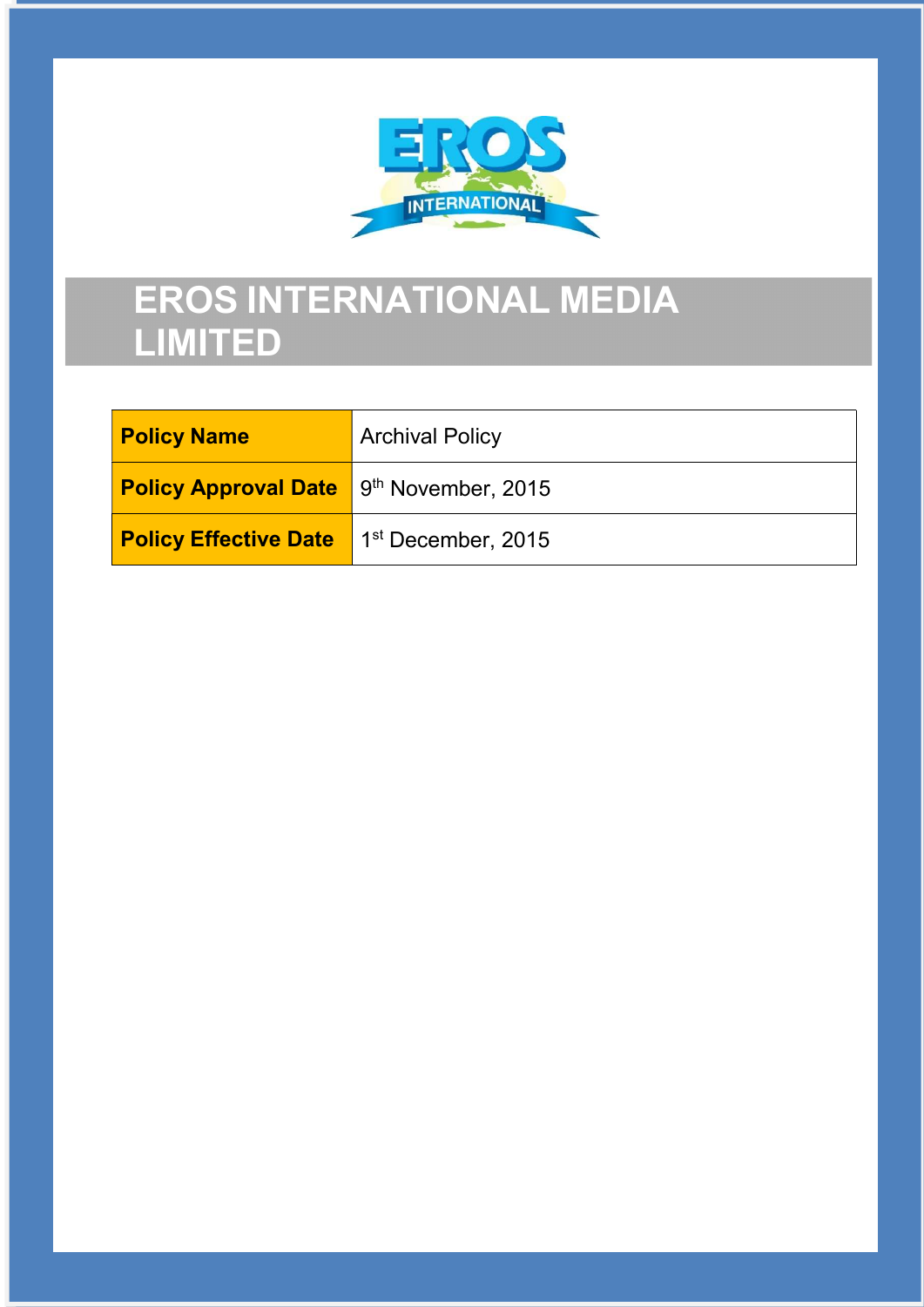## **CONTENTS**

| Sr. No. | <b>Particulars</b>                  | Page No. |
|---------|-------------------------------------|----------|
| (1)     | <b>Preamble</b>                     | 3        |
| (2)     | <b>Policy Objectives</b>            | 3        |
| (3)     | <b>Applicability of Regulations</b> | 3        |
| (4)     | <b>Archival of documents</b>        | 4        |
| (5)     | <b>Disclosure</b>                   | 4        |
| (6)     | <b>Review of Policy</b>             | 4        |
| (7)     | <b>Deviation of the Policy</b>      | 4        |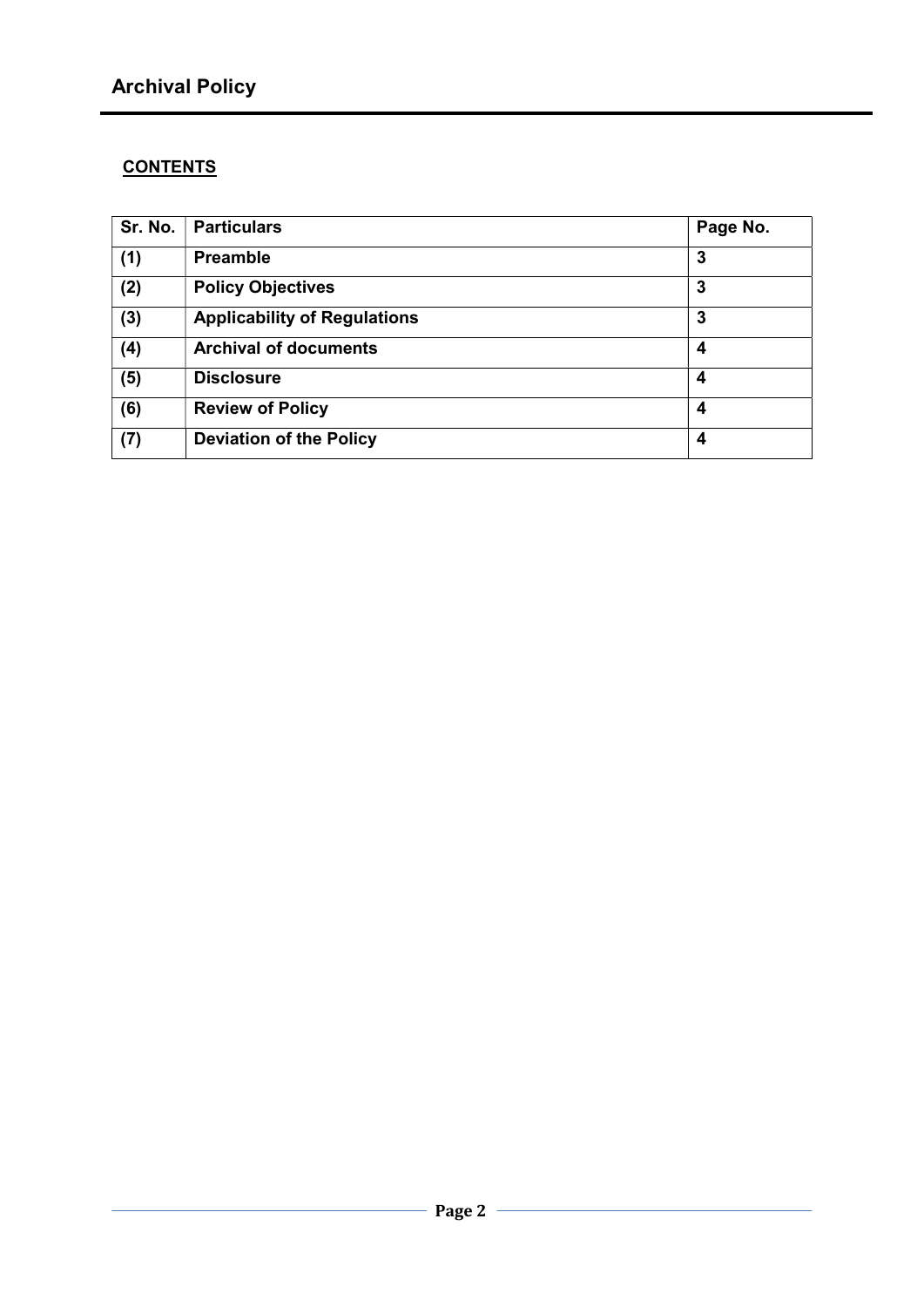## 1. PREAMBLE

This Archival Policy will be known as "Eros International Media Limited - Archival Policy", hereinafter referred to as "this Policy". This Policy is framed in accordance with the new regulations issued by Securities and Exchange Board of India vide its Notification dated September 2, 2015 viz SEBI (Listing Obligations and Disclosure Requirements) Regulations, 2015 (Listing Regulations) which mandates the listed entities to formulate a Policy for preservation and archival of documents disclosed on the website of the Company.

Accordingly, the Board of Directors (the "Board") of Eros International Media Limited (the "Company") at its meeting held on  $9<sup>th</sup>$  November, 2015 has approved and adopted this Policy in compliance with the regulatory requirements.

## 2. POLICY OBJECTIVES

The Objective of this Policy is to preserve and archive the documents as disclosed on the Company's website.

## 3. APPLICABILITY OF REGULATIONS

This Policy has been made pursuant to Regulation 30 (8) of SEBI (Listing Obligations and Disclosure Requirements) Regulations, 2015, as amended from time to time, hereinafter referred to as the "Regulations".

As per Regulation 30(8) of the Listing Regulations, the Company is required to disclose on its website all such events or information which is to be disclosed to the Stock Exchanges pursuant to this Regulations.

The disclosure made to the Stock Exchanges shall be hosted on the website of the Company for a minimum period of five (5) years and thereafter, as per Archival Policy of the Company, which has to be uploaded on the website of the Company.

This Policy shall come into effect from December 1, 2015.